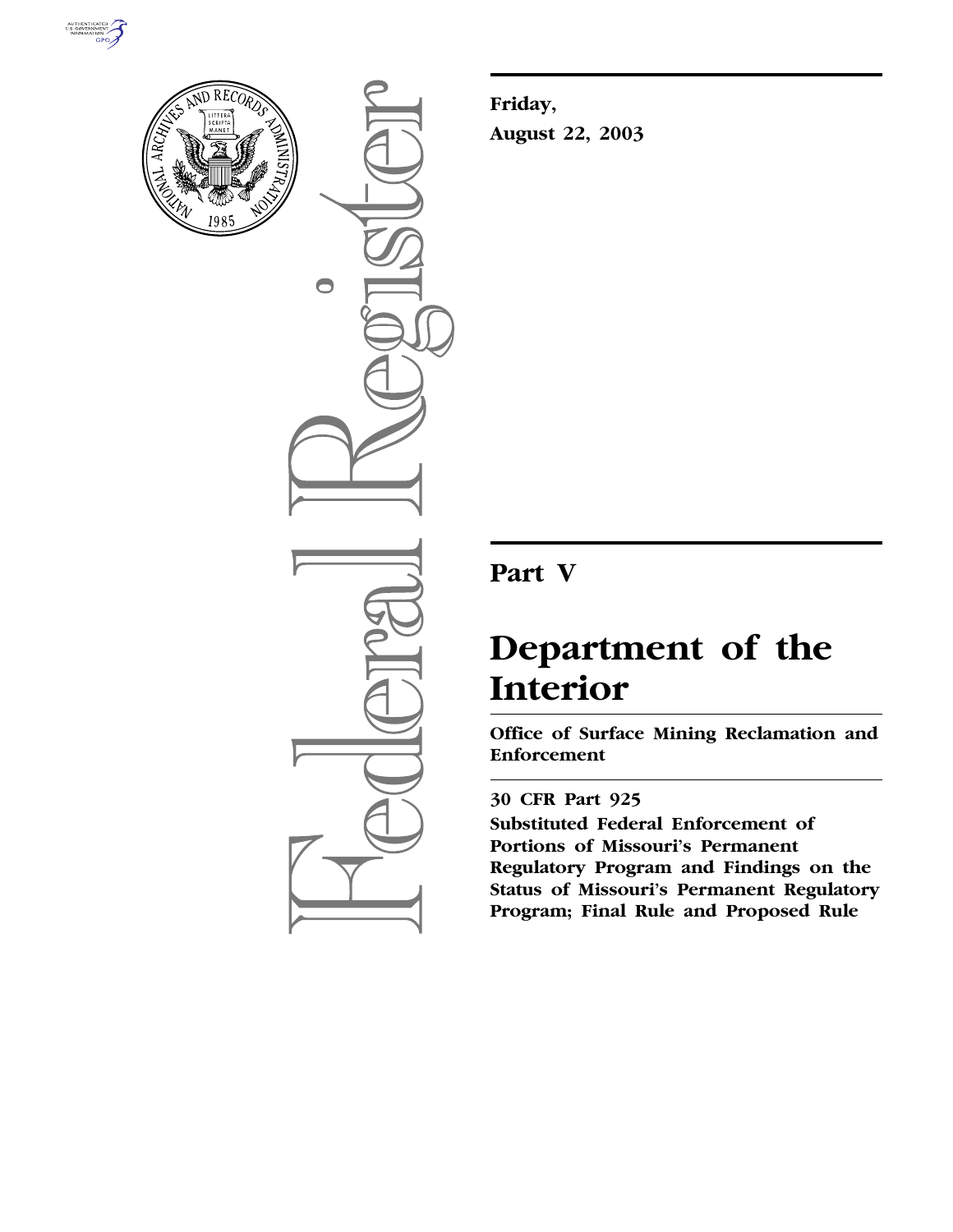#### **DEPARTMENT OF THE INTERIOR**

#### **Office of Surface Mining Reclamation and Enforcement**

#### **30 CFR Part 925**

#### **Substituted Federal Enforcement of Portions of Missouri's Permanent Regulatory Program and Findings on the Status of Missouri's Permanent Regulatory Program**

**AGENCY:** Office of Surface Mining Reclamation and Enforcement, Interior. **ACTION:** Final rule.

**SUMMARY:** On November 21, 1980, the Secretary of the Interior (the Secretary) conditionally approved the Missouri permanent regulatory program (Missouri program) under the Surface Mining Control and Reclamation Act of 1977 (SMCRA or the Act). On August 4, 2003, we, the Office of Surface Mining Reclamation and Enforcement (OSM), notified the Governor of Missouri that serious problems exist that are adversely affecting implementation and enforcement of the Missouri program. The Missouri Department of Natural Resources, Air and Land Protection Division, Land Reclamation Program (MLRP) is the regulatory authority responsible for implementing and enforcing the Missouri program. We also told the Governor that because of the severity of these problems, we must immediately substitute Federal enforcement for portions of the Missouri program in the areas of inspection, enforcement, permitting, and bonding activities. Therefore, in accordance with the provisions of our regulations, we are instituting direct Federal enforcement for those portions of the Missouri program that the MLRP is not adequately implementing or enforcing.

Because we believe that it is preferable that States hold the primary responsibility for regulating surface coal mining and reclamation operations, we will provide the MLRP with assistance and guidance, as necessary, to resolve the issues and to regain full authority for those portions of the Missouri program that are not being adequately implemented or enforced. This document also sets forth our findings regarding this action and the status of those portions of the Missouri program that the MLRP will continue to administer.

#### **EFFECTIVE DATE:** August 22, 2003.

**FOR FURTHER INFORMATION CONTACT:** John W. Coleman, Mid-Continent Regional Coordinating Center, Office of Surface Mining, 501 Belle Street, Alton, Illinois

62002. Telephone: (618) 463–6460. Internet address: *jcoleman@osmre.gov.*

#### **SUPPLEMENTARY INFORMATION:**

- I. Background on the Missouri Program II. OSM's Findings on the Status of the
- Missouri Program III. OSM's Decision
- IV. OSM's Actions and State Remedial Actions
- V. Procedural Determinations

#### **I. Background on the Missouri Program**

Section 503(a) of the Act permits a State to assume primacy for the regulation of surface coal mining and reclamation operations on non-Federal and non-Indian lands within its borders by demonstrating that its State program includes, among other things, ''a State law which provides for the regulation of surface coal mining and reclamation operations in accordance with the requirements of this Act \* \* \*; and rules and regulations consistent with regulations issued by the Secretary pursuant to this Act.'' *See* 30 U.S.C.  $1253(a)(1)$  and  $(7)$ . On the basis of these criteria, the Secretary conditionally approved the Missouri program on November 21, 1980. You can find background information on the Missouri program, including the Secretary's findings, the disposition of comments, and conditions of approval, in the November 21, 1980, **Federal Register** (45 FR 77017). You can also find later actions concerning the Missouri program and program amendments at 30 CFR 925.10, 925.12, 925.15, and 925.16.

The Abandoned Mine Land Reclamation (AMLR) Program was established by Title IV of the Act (30 U.S.C. 1201 *et seq.*) in response to concerns over extensive environmental damage caused by past coal mining activities. The program is funded by a reclamation fee collected on each ton of coal that is produced. The money collected is used to finance the reclamation of abandoned coal mines and for other authorized activities. Section 405 of the Act allows States and Indian Tribes to assume exclusive responsibility for reclamation activity within the State or on Indian lands if they develop and submit to the Secretary for approval, a program (often referred to as a plan) for the reclamation of abandoned coal mines. Section 405(c) of the Act also requires States to have an approved State regulatory program before the Secretary can approve a State program for the reclamation of abandoned coal mines. On the basis of these criteria, the Secretary approved the Missouri plan on January 29, 1982. You can find background information on the Missouri plan, including the Secretary's findings, the disposition of

comments, and the approval of the plan in the January 29, 1982, **Federal Register** (47 FR 4253). You can find later actions concerning the Missouri plan and amendments to the plan at 30 CFR 925.25.

Section 410 of SMCRA authorizes the Secretary to use funds under the AMLR program to abate or control emergency situations in which adverse effects of past coal mining pose an immediate danger to the public health, safety, or general welfare. In a **Federal Register** notice dated September 29, 1982 (47 FR 42729), we invited States to amend their AMLR plans for the purpose of undertaking emergency reclamation programs on our behalf. We approved Missouri's assumption of the AMLR emergency program on June 24, 1998. You can find background information, including our findings, the disposition of comments, and the approval of the Missouri AMLR emergency program in the June 24, 1998, **Federal Register** (63 FR 34277).

On June 19, 2003, the MLRP notified us that the Missouri Legislature passed House Bill (HB) 6 that appropriated funds for the Missouri program. HB 6 did not fully fund the Missouri program for the period beginning July 1, 2003, and ending June 30, 2004. The Governor of Missouri signed the appropriation bill on May 30, 2003 (Administrative Record No. MO–664).

On July 2, 2003, we met with the MLRP at the Missouri Department of Natural Resources' office in Jefferson City, Missouri (Administrative Record No. MO–664.1). During the meeting, the MLRP made a presentation, including a series of slides, describing the recently approved appropriation bill. HB 6 contained a severe cut in general revenue dollars available as State matching funds for the regulatory program. The MLRP advised us that the moneys that are available for the regulatory program would only be used for bond forfeiture reclamation activities. Also, the MLRP advised us that the State Legislature appropriated funds for the AMLR program. In addition, the MLRP explained that as of July 18, 2003, existing regulatory program staff, with the exception of four full-time employees, would be transferred to other programs and that it would not be able to implement and maintain its inspection, enforcement, permitting, or bond release responsibilities under the currently approved Missouri program. The four full-time employees would perform the bond forfeiture reclamation activities that were funded by the State Legislature. The MLRP indicated that it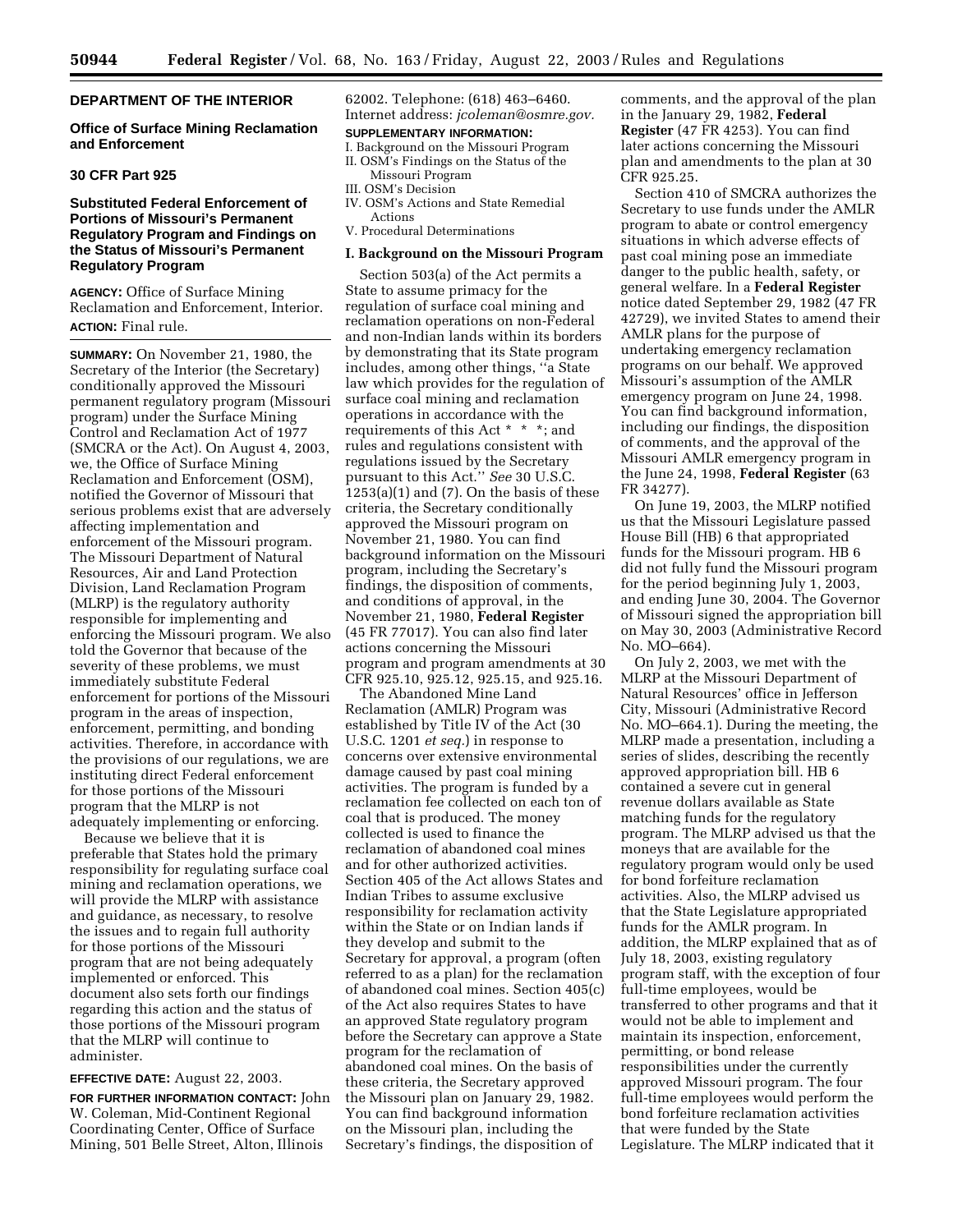would try to gain full program funding from the Missouri Legislature next year.

On July 11, 2003, the MLRP notified the Missouri coal operators that the Legislature had decided, through the budget process, to withhold funding and staffing for the Missouri program. The MLRP also notified the operators that after July 18, 2003, it would no longer be available for surface coal mining and reclamation regulatory issues (Administrative Record No. MO–664.2).

On July 21, 2003, the Governor of Missouri notified us that the State of Missouri is experiencing difficult budget and revenue shortfalls (Administrative Record No. MO–664.3). As a result of the revenue shortfalls, he requested assistance with permit reviews, inspection activities, and general oversight of the active coal mining operations in the State. He indicated that Missouri continues to have adequate funding and staff available to maintain design and reclamation efforts for bond forfeiture sites, as well as sufficient funding and staff to maintain the AMLR program, including the emergency program. He also indicated that he was hopeful his request would be temporary and that he would continue to work with the Legislature in an attempt to assure adequate funding for all of Missouri's regulatory program responsibilities.

On August 4, 2003, we notified the Governor of Missouri that we were obligated, in accordance with 30 CFR 733.12(e), to substitute Federal enforcement for those portions of the Missouri program that were not fully funded and staffed (Administrative Record No. MO–664.4). We cited Missouri's failure to fund and staff the Missouri program in several areas including inspection, enforcement, permitting, and bonding activities.

All Missouri Administrative Record documents from MO–664 (June 19, 2003) through MO–664.4 (August 4, 2003) are being considered in this rulemaking.

#### **II. OSM's Findings on the Status of the Missouri Program**

On the basis of the record described above, we are making the following findings in accordance with sections 504 and 521(b) of SMCRA and 30 CFR 733.12.

#### *A. Inspection and Enforcement*

The MLRP currently has approximately 46 active and inactive mine sites to inspect. By State law, each active site requires four complete and eight partial inspections per year. Inactive sites require four complete inspections per year and sufficient

partial inspections to ensure compliance with the State program. On July 2, 2003, the MLRP notified us that effective July 18, 2003, existing regulatory program staff, including inspection and enforcement staff, would be transferred to other programs. Therefore, we find that the MLRP does not have the program staff necessary to implement and maintain its inspection and enforcement provisions in the Code of State Regulations (CSR) at 10 CSR 40– 8.030 or its civil and criminal penalty provisions at 10 CSR 40–8.040 and 40– 8.045. Thus, the MLRP cannot effectively implement, maintain, or enforce the inspection and enforcement aspects of the approved Missouri program and has not demonstrated that it intends to administer these aspects of the program.

#### *B. Permitting*

The MLRP currently has one new permit and several permit revisions that are pending review for possible approval. On July 2, 2003, the MLRP notified us that effective July 18, 2003, existing regulatory program staff, including permitting staff, would be transferred to other programs. Therefore, we find that the MLRP does not have the program staff necessary to implement and maintain its permitting provisions at 10 CSR 40–6.010 through 40–6.120. Thus, the MLRP cannot effectively implement, maintain, or enforce this permitting aspect of the approved Missouri program and has not demonstrated that it intends to administer this aspect of the program.

#### *C. Bonding*

#### 1. Performance Bond Requirements

On July 2, 2003, the MLRP told us that effective July 18, 2003, existing regulatory program staff, with the exception of bond forfeiture reclamation staff, would be transferred to other programs. Therefore, we find that the MLRP does not have the program staff necessary to implement and maintain its general bonding provisions at 10 CSR 40–7.011, bond release provisions at 10 CSR 40–7.021, or bond forfeiture provisions at 10 CSR 40–7.031, with the exception of 10 CSR 40–7.031(3) concerning bond forfeiture reclamation activities. Thus, the MLRP cannot effectively implement, maintain, or enforce all of the bonding aspects of the approved Missouri program and has not demonstrated that it intends to administer these aspects, with the exception of bond forfeiture reclamation activities.

2. Bond Forfeiture Reclamation Activities

On July 2, 2003, Missouri told us that the Missouri Legislature appropriated funds for bond forfeiture reclamation. Missouri indicated that it would use the funds to provide four full-time regulatory program staff to implement this activity. Missouri had approximately 33 sites with bonds forfeited and collected that were unreclaimed as of September 30, 2002. In our 2002 annual evaluation report for Missouri, we found that the State took several actions to improve the effectiveness of its bond forfeiture reclamation. The MLRP developed a work plan for completing reclamation at several forfeiture sites and instituted changes in its internal procedures for handling forfeiture projects. Therefore, we find that Missouri has the program staff necessary to implement, maintain, and enforce the bond forfeiture reclamation requirements of the approved Missouri program.

#### **III. OSM's Decision**

Having reviewed and considered all available information on the MLRP's capability and intent to implement, maintain, and enforce the Missouri program, we made the following determinations.

Missouri has indicated its intent to take steps to resolve the funding and staffing issues for the entire program. For this reason, we find that, at this time, withdrawing approval of Missouri's program is not justified.

We determined that the MLRP does have sufficient funding and staff to implement and maintain bond forfeiture reclamation activities. We also determined that the MLRP does not have adequate staff and resources to implement all other aspects of its program. To ensure that the adverse effects of surface mining are controlled as required under SMCRA, we must assume the responsibility for enforcement of parts of the Missouri program until the MLRP is able to administer all segments of its program.

We will directly enforce the inspection and enforcement provisions, the permitting provisions, and the bonding and insurance provisions, with the exception of bond forfeiture reclamation activities.

We have developed a process by which the MLRP could resume full authority for all aspects of the approved Missouri program. Failure by the MLRP to seek and obtain full authority for the Missouri program or failure by the MLRP to perform satisfactorily in the areas in which it retains enforcement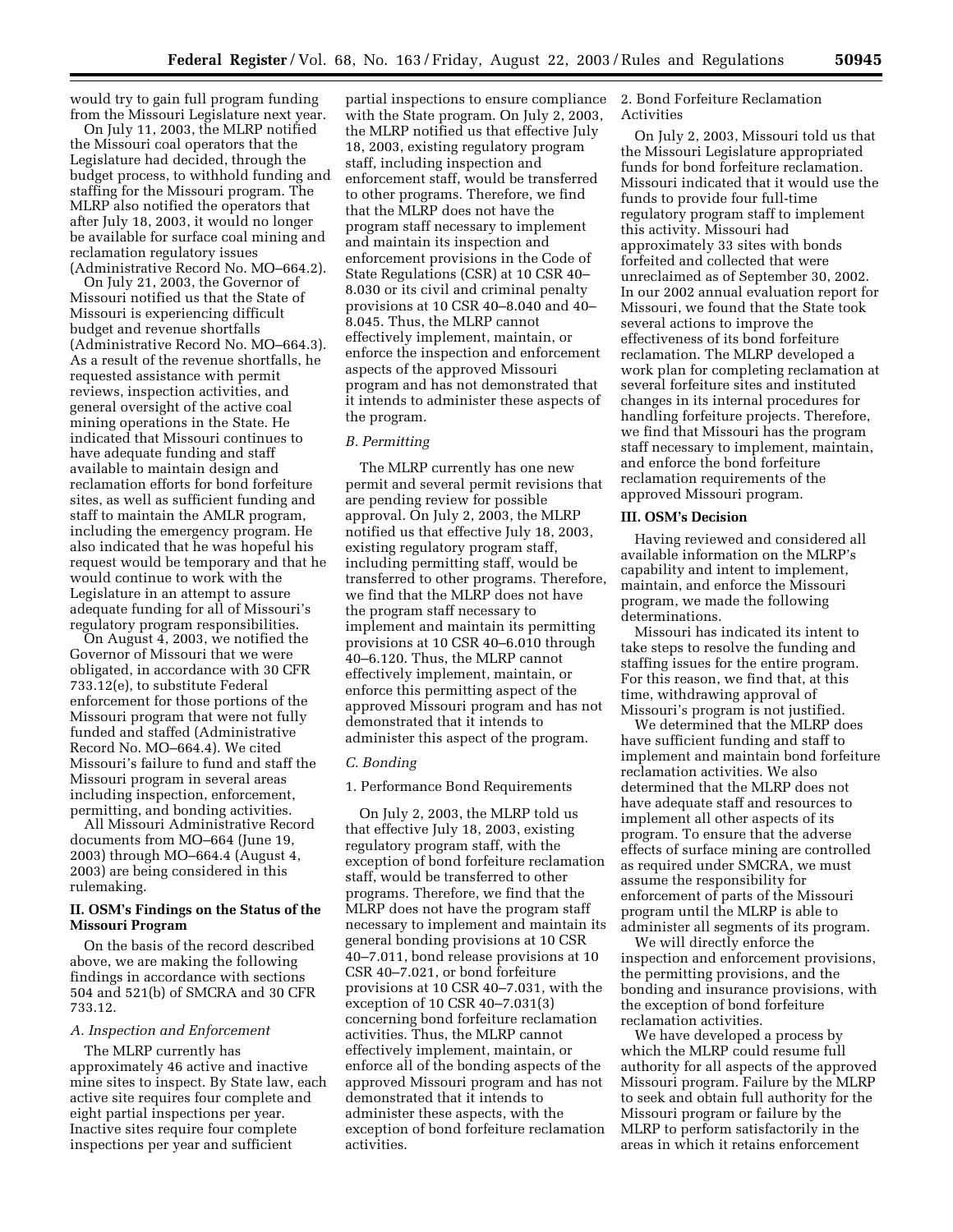authority will result in additional Federal action.

To implement this decision, we are amending the Federal regulations at 30 CFR part 925, which codify decisions concerning the Missouri program. We find that good cause exists under 5 U.S.C. 553(d)(3) to make this final rule effective immediately. Section 503(a)(3) of SMCRA requires that a State's program demonstrate that the State regulatory authority has sufficient administrative and technical personnel and sufficient funding to enable the State to regulate surface coal mining and reclamation operations in accordance with the requirements of SMCRA. Effective July 18, 2003, Missouri no longer had sufficient administrative and technical personnel or adequate funding to implement, maintain, and enforce its approved program. Therefore, Federal enforcement of Missouri's program must be made effective immediately to ensure the protection of the public through effective control of surface coal mining and reclamation operations in the State.

#### **IV. OSM Actions and State Remedial Actions**

#### *A. Direct Federal Enforcement of the Missouri Program*

Starting on August 22, 2003, we will directly implement, administer and enforce the Missouri program requirements to the extent outlined below in accordance with the enforcement provisions of SMCRA and the Federal regulations. The authority of the MLRP to implement the Missouri program is suspended with regard to those provisions listed below, with the following exceptions. With respect to State enforcement actions initiated before the effective date of this notice, the MLRP will have authority to take administrative actions to process outstanding violations to a final disposition (including issuing proposed assessments, assessing penalties, holding informal conferences and hearings, and collecting penalties). However, any actions by the MLRP to terminate or vacate enforcement actions will not take effect until we approve them. With respect to State bond forfeiture actions initiated before the effective date of this notice, the MLRP will have authority to perform bond forfeiture reclamation activities.

#### 1. Inspection and enforcement

a. We will conduct inspections of all coal exploration and surface coal mining and reclamation operations, including bond release inspections, in accordance with sections 517, 518, 521, 525, and 526 of SMCRA (30 U.S.C. 1267,

1268, 1271, 1275, and 1276), 30 CFR parts 842 through 845, and 43 CFR part 4. With respect to enforcement actions initiated by the MLRP before the effective date of this decision, we will conduct follow-up inspections at all sites with outstanding violations on or after the abatement dates specified in the State-issued notices of violation.

b. We will issue, modify, enforce, and terminate notices of violation, cessation orders, and show cause orders in accordance with sections 517, 518, 521, 525, and 526 of SMCRA (30 U.S.C. 1257, 1268, 1271, 1275, and 1276), 30 CFR parts 842 through 845, and 43 CFR part 4. With respect to enforcement actions initiated by the MLRP before the effective date of this decision, we will reinspect the site and if the operator has not abated the violation by the abatement date set in the State-issued notice of violation, we will take appropriate enforcement action. We will issue a notice of violation for any violation observed by us that has not been previously cited by the MLRP. We will issue a cessation order for any condition or practice that creates an imminent danger to the health or safety of the public, or is causing, or can reasonably be expected to cause significant, imminent environmental harm to land, air, or water resources.

c. We will impose civil and criminal sanctions, as appropriate, for violations of the approved Missouri program in accordance with sections 517, 518, 521, 525, and 526 of SMCRA (30 U.S.C. 1267, 1268, 1271, 1275, and 1276), 30 CFR parts 843 through 845, and 43 CFR part 4.

d. We will promptly inform the MLRP of the results of all follow-up inspections conducted and of enforcement actions taken that pertain to enforcement actions initiated by the MLRP before the effective date of this decision.

e. Administrative and judicial review of our enforcement actions will be in accordance with 43 CFR part 4.

#### 2. Permitting

a. We will review all new applications and issue all new permits, permit revisions, permit renewals, transfer and assignment or sale of permit rights for all surface coal mining and reclamation operations in accordance with the approved Missouri program at sections 444.815 through 444.825, 444.835 through 444.845, and 444.850 of the Missouri Surface Coal Mining Law (MSCML) and 10 CSR 40–6.010 through 40–6.120. This includes pending permit actions for which the MLRP has not made a final decision.

b. Permit fees are required in accordance with section 444.820.1 of MSCML and 10 CSR 40–6.010(6). The fees for all new permitting actions must be submitted to and made payable to OSM.

c. Administrative and judicial review of our permit decisions will be in accordance with sections 525 and 526 of SMCRA (30 U.S.C. 1275 and 1276), 30 CFR part 775, and 43 CFR part 4.

#### 3. *Bonding*

a. We will determine the amount of the performance bonds for new permitting actions in accordance with section 509 of SMCRA and 30 CFR part 800.

b. We will maintain the amount of the performance bonds for existing permits in accordance with the Missouri program at section 444.830 of MSCML and 10 CSR 40–7.011.

c. We will review and make decisions on performance bond release requests for new and existing permits in accordance with the Missouri program at section 444.875 of MSCML and 10 CSR 40–7.021. For existing bonds, we will make the required determinations for the amount of the bond to be released and submit the determinations to the MLRP for release.

d. New performance bonds must be made payable to the ''United States of America and State of Missouri,'' and they must be submitted to OSM.

e. Administrative and judicial review of our performance bond determinations will be in accordance with 43 CFR part 4.

#### *B. State Remedial Actions*

To demonstrate its intent and capability to fully implement the Missouri program as approved by the Secretary, we will require the MLRP to complete the following remedial actions. Failure of the MLRP to accomplish these remedial measures could lead to our recommending to the Secretary that approval of the State program be withdrawn.

1. By August 22, 2003, the MLRP must submit to us a list of all outstanding enforcement actions specifying the abatement date set for each cited violation.

2. In accordance with the requirements of the approved Missouri program, the MLRP must complete administrative disposition of all enforcement actions that were initiated before the effective date of this decision.

3. Not later than 30 days from the effective date of this decision, the MLRP must submit to us a plan to reassume full authority for the Missouri program. At a minimum, the proposal must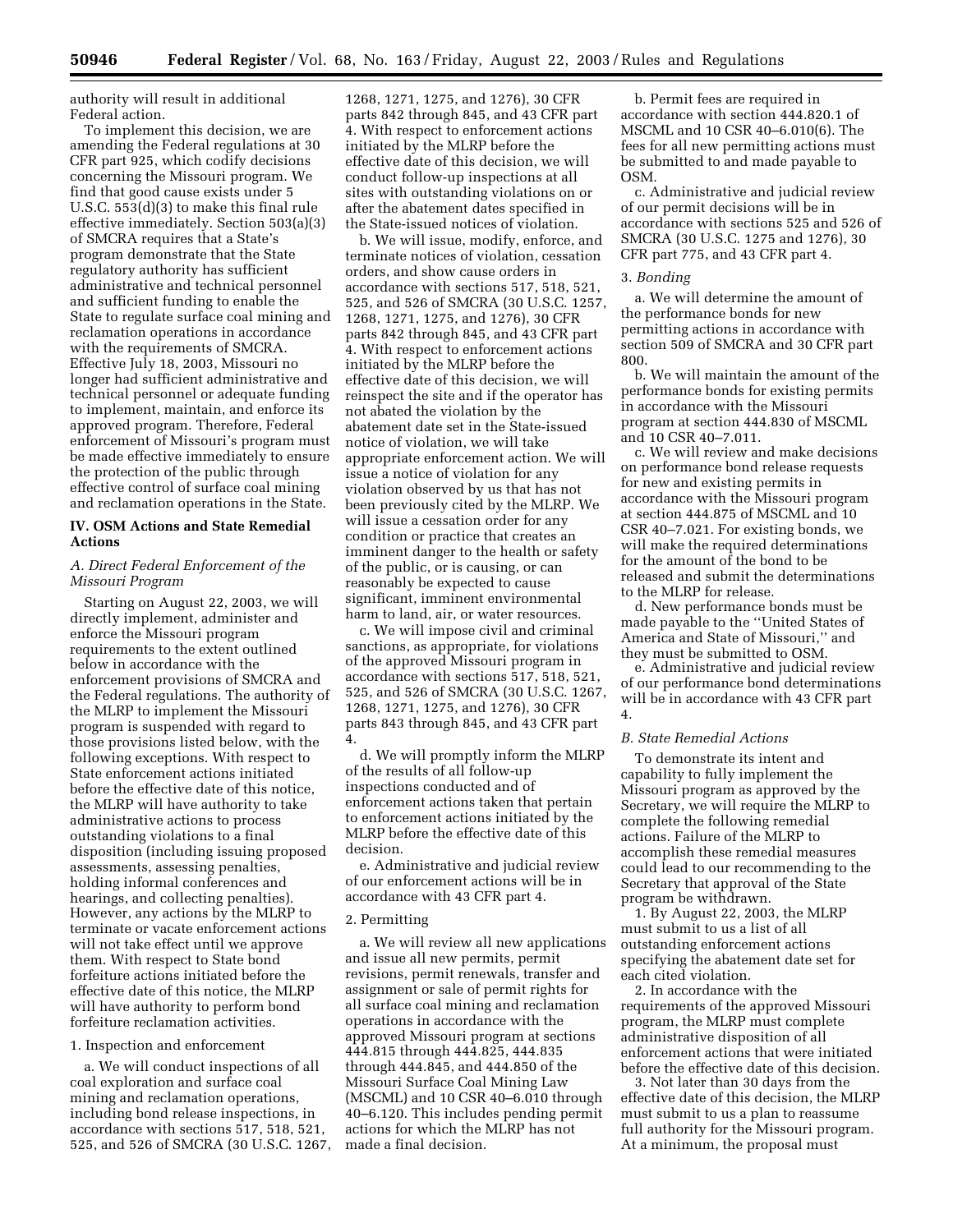provide specific and adequate provisions that address the following problems:

a. *Funding:* The proposal must demonstrate to our satisfaction a commitment to fully fund the Missouri program.

b. *Staffing:* The proposal must demonstrate to our satisfaction a commitment to hire a sufficient number of qualified personnel to comply with all inspection and enforcement, permitting, and bonding requirements of the Missouri program.

c. *Adherence to Approved Program:* The proposal must include provisions, policy statements, and other affirmative evidence sufficient to assure us that the MLRP will be in full compliance at all times with the provisions of the Missouri program.

4. Starting three months after the effective date of this decision, the MLRP must submit to us a report once every three months on its progress in obtaining full funding for the Missouri program.

5. Effective September 8, 2003, the MLRP must take all steps necessary to ensure that all records, documents, correspondence, inspector logs, etc. are made secure and to supply copies of all documents to us upon request.

#### *C. Resumption of State Authority*

In order to resume regulatory authority over any portion of the inspection and enforcement, permitting, and bonding aspects of the Missouri program, the MLRP must formally petition us. We will entertain such a petition upon completion of the actions listed above under ''State Remedial Actions.''

Before making a decision to allow the MLRP to resume regulatory authority over any portion of the inspection and enforcement, permitting, or bonding operations, we will schedule a public comment period and hold a public hearing as outlined under 30 CFR 925.19. On the basis of the information available to us, we will determine if the MLRP will be allowed to resume regulatory authority over the Missouri program.

#### *D. 30 CFR 733 Action*

We will publish any additional findings and decisions on this action in the **Federal Register** and will amend 30 CFR part 925 accordingly. A notice announcing a public comment period and opportunity for a hearing on Missouri's implementation of its program and our substitution of Federal enforcement may be found else where in this edition of the **Federal Register**.

#### *E. Funding*

We have decided that we will not provide additional grant funds to the MLRP for initiating new projects under the approved Missouri AMLR program under Title IV of SMCRA. We will review the status of any uninitiated projects that are currently funded under one or more AMLR construction grants as well as any high-priority proposed projects and take action as appropriate. Also, Missouri currently administers for us the AML emergency program in the State. We will continue to fund this program, as needed.

Because the MLRP's regulatory authority and responsibilities are being modified, funding under future administration and enforcement grants for implementation of the Missouri program must reflect actual regulatory authority responsibilities. The MLRP may submit an application for a new administration and enforcement grant based on its modified responsibilities.

#### **V. Procedural Determinations**

#### *Executive Order 12630—Takings*

This rule does not have takings implications. This determination is based on the analysis performed for the counterpart Federal regulation.

#### *Executive Order 12866—Regulatory Planning and Review*

This rule is exempted from review by the Office of Management and Budget (OMB) under Executive Order 12866.

#### *Executive Order 12988—Civil Justice Reform*

The Department of the Interior has conducted the reviews required by section 3 of Executive Order 12988 and has determined that this rule meets the applicable standards of subsections (a) and (b) of that section. However, these standards are not applicable to the actual language of State regulatory programs and program amendments because each program is drafted and promulgated by a specific State, not by OSM. Under sections 503 and 505 of SMCRA (30 U.S.C. 1253 and 1255) and the Federal regulations at 30 CFR 730.11, 732.15, and 732.17(h)(10), decisions on proposed State regulatory programs and program amendments submitted by the States must be based solely on a determination of whether the submittal is consistent with SMCRA and its implementing Federal regulations and whether the other requirements of 30 CFR parts 730, 731, and 732 have been met.

#### *Executive Order 13132—Federalism*

This rule does not have Federalism implications. SMCRA delineates the roles of the Federal and State governments with regard to the regulation of surface coal mining and reclamation operations. One of the purposes of SMCRA is to ''establish a nationwide program to protect society and the environment from the adverse effects of surface coal mining operations.'' Section 503(a)(1) of SMCRA requires that State laws regulating surface coal mining and reclamation operations be ''in accordance with'' the requirements of SMCRA, and section 503(a)(7) requires that State programs contain rules and regulations ''consistent with'' regulations issued by the Secretary pursuant to SMCRA.

#### *Executive Order 13175—Consultation and Coordination With Indian Tribal Governments*

In accordance with Executive Order 13175, we have evaluated the potential effects of this rule on Federallyrecognized Indian tribes and have determined that the rule does not have substantial direct effects on one or more Indian tribes, on the relationship between the Federal Government and Indian tribes, or on the distribution of power and responsibilities between the Federal Government and Indian tribes. This determination is based on the fact that the Missouri program does not regulate coal exploration and surface coal mining and reclamation operations on Indian lands. Therefore, the Missouri program has no effect on Federallyrecognized Indian tribes.

#### *Executive Order 13211—Regulations That Significantly Affect the Supply, Distribution, or Use of Energy*

On May 18, 2001, the President issued Executive Order 13211 which requires agencies to prepare a Statement of Energy Effects for a rule that is (1) considered significant under Executive Order 12866, and (2) likely to have a significant adverse effect on the supply, distribution, or use of energy. Because this rule is exempt from review under Executive Order 12866 and is not expected to have a significant adverse effect on the supply, distribution, or use of energy, a Statement of Energy Effects is not required.

#### *National Environmental Policy Act*

This rule does not require an environmental impact statement because section 702(d) of SMCRA (30 U.S.C. 1292(d)) provides that agency decisions on proposed State regulatory program provisions do not constitute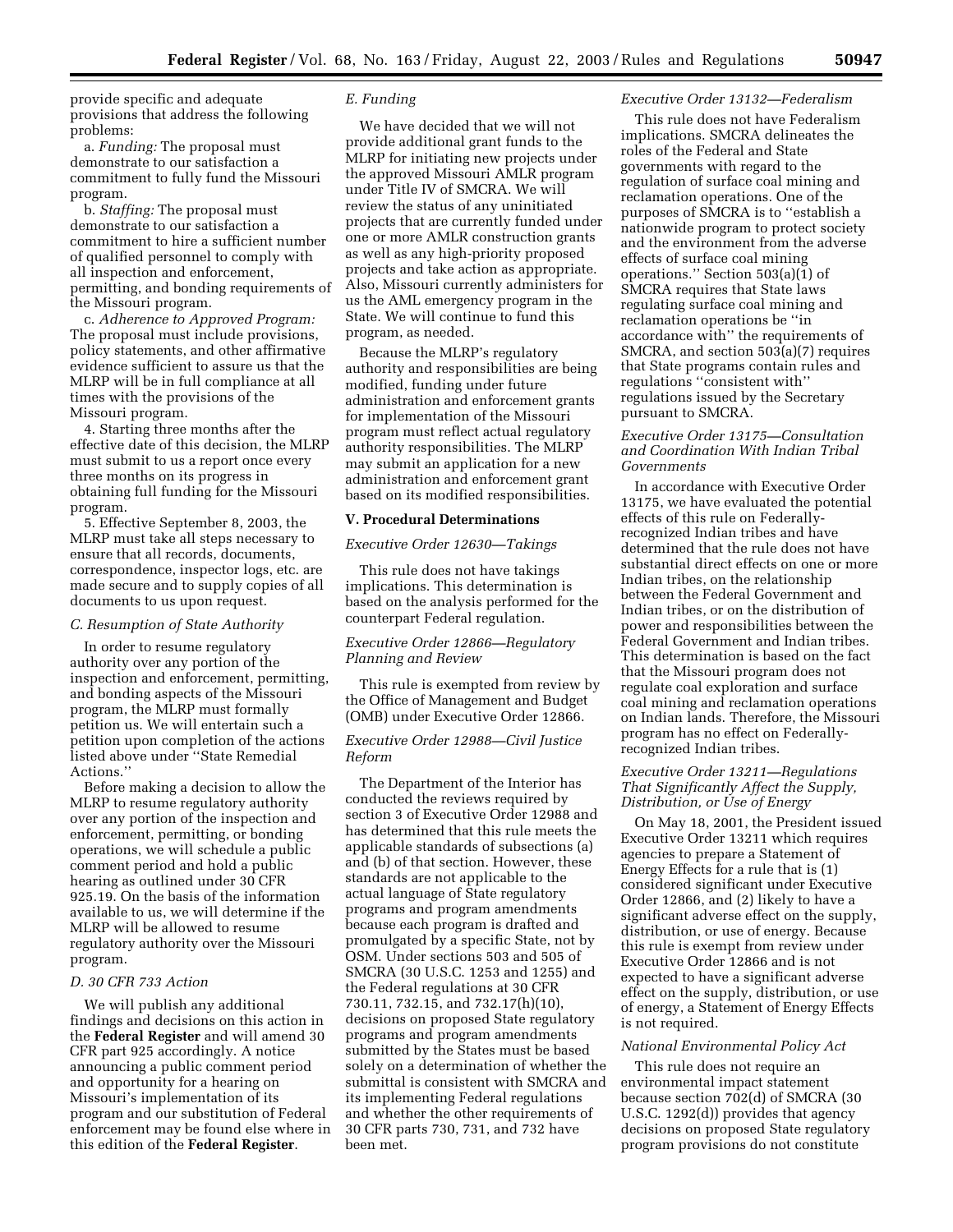major Federal actions within the meaning of section 102(2)(C) of the National Environmental Policy Act (42 U.S.C. 4332(2)(C)).

#### *Paperwork Reduction Act*

This rule does not contain information collection requirements that require approval by OMB under the Paperwork Reduction Act (44 U.S.C. 3507 *et seq.*).

#### *Regulatory Flexibility Act*

The Department of the Interior certifies that the substitution of Federal enforcement for portions of Missouri's permanent regulatory program will not have a significant economic impact on a substantial number of small entities under the Regulatory Flexibility Act (5 U.S.C. 601 *et seq.*). The rule is not expected to result in additional costs to the regulated industry.

#### *Small Business Regulatory Enforcement Fairness Act*

This rule is not a major rule under 5 U.S.C. 804(2), the Small Business Regulatory Enforcement Fairness Act. This rule: (a) Does not have an annual effect on the economy of \$100 million; (b) Will not cause a major increase in costs or prices for consumers, individual industries, Federal, State, or local government agencies, or geographic regions; and (c) Does not have significant adverse effects on competition, employment, investment, productivity, innovation, or the ability of U.S.-based enterprises to compete with foreign-based enterprises. This determination is based upon the fact that the rule is not expected to result in additional costs to the regulated industry.

#### *Unfunded Mandates*

The substitution of Federal enforcement for portions of Missouri's permanent regulatory program will not impose an unfunded mandate on State, local, or tribal governments or the private sector of \$100 million or more in any given year. This determination is based upon the nature of the action being taken.

#### **List of Subjects in 30 CFR Part 925**

Intergovernmental relations, Surface mining, Underground mining.

Dated: August 15, 2003.

#### **Rebecca W. Watson,**

*Assistant Secretary, Land and Minerals Management.*

■ For the reasons set out in the preamble, 30 CFR part 925 is amended as set forth below:

#### **PART 925—MISSOURI**

■ 1. The authority citation for part 925 continues to read as follows:

**Authority:** 30 U.S.C. 1201 *et seq.*

■ 2. Add section 925.17 to read as follows:

#### **§ 925.17 Direct Federal enforcement of the Missouri program.**

Starting on August 22, 2003, OSM will directly implement, administer and enforce the Missouri program requirements to the extent outlined below in accordance with the enforcement provisions of SMCRA and the Federal regulations. The authority of the Missouri Department of Natural Resources, Air and Land Protection Division, Land Reclamation Program (MLRP) to implement the Missouri regulatory program is suspended with regard to those provisions listed below, with the following exceptions. With respect to State enforcement actions initiated before August 22, 2003, the MLRP will have authority to take administrative actions to process outstanding violations to a final disposition (including issuing proposed assessments, assessing penalties, holding informal conferences and hearings, and collecting penalties). However, any actions by the MLRP to terminate or vacate enforcement actions will not take effect until we approve them. With respect to bond forfeiture actions initiated before August 22, 2003, the MLRP will have authority to perform bond forfeiture reclamation activities.

(a) OSM will conduct inspections of all coal exploration and surface coal mining and reclamation operations, including bond release inspections, in accordance with sections 517, 518, 521, 525, and 526 of SMCRA (30 U.S.C. 1267, 1268, 1271, 1275, and 1276), 30 CFR parts 842 through 845, and 43 CFR part 4. With respect to enforcement actions initiated by the MLRP before August 22, 2003, we will conduct follow-up inspections at all sites with outstanding violations on or after the abatement dates specified in the State-issued notices of violation.

(b) OSM will issue, modify, enforce, and terminate notices of violation, cessation orders, and show cause orders for violations of the approved Missouri program, in accordance with sections 517, 518, 521, 525, and 526 of SMCRA (30 U.S.C. 1257, 1268, 1271, 1275, and 1276), 30 CFR parts 842 through 845, and 43 CFR part 4. With respect to enforcement actions initiated by the MLRP before August 22, 2003, we will reinspect the site and if the operator has not abated the violation by the

abatement date set in the State-issued notice of violation, we will take appropriate enforcement action. We will issue a notice of violation for any violation observed by us that has not been previously cited by the MLRP. We will issue a cessation order for any condition or practice that creates an imminent danger to the health or safety of the public, or is causing, or can reasonably be expected to cause significant, imminent environmental harm to land, air, or water resources.

(c) OSM will impose civil and criminal sanctions, as appropriate, for violations of the Missouri program in accordance with sections 517, 518, 521, 525, and 526 of SMCRA (30 U.S.C. 1267, 1268, 1271, 1275, and 1276), 30 CFR parts 843 through 845, and 43 CFR part 4.

(d) OSM will promptly inform the MLRP of the results of all follow-up inspections conducted and of enforcement actions taken that pertain to enforcement actions initiated by the MLRP before August 22, 2003.

(e) OSM will review all new applications and issue all new permits, permit revisions, permit renewals, transfer and assignment or sale of permit rights for all surface coal mining and reclamation operations in accordance with the approved Missouri program at sections 444.815 through 444.825, 444.835 through 444.845, and 444.850 of the Missouri Surface Coal Mining Law (MSCML) and 10 CSR 40– 6.010 through 40–6.120. This includes pending permit actions for which the MLRP has not made a final decision. Administrative and judicial review will be in accordance with sections 525 and 526 of SMCRA (30 U.S.C. 1275 and 1276), 30 CFR part 775, and 43 CFR part 4.

(f) Permit fees are required in accordance with section 444.820.1 of MSCML and 10 CSR 40–6.010(6). The fees for all new permitting actions must be submitted to and made payable to OSM.

(g) OSM will determine the amount of the performance bonds for new permitting actions in accordance with section 509 of SMCRA and 30 CFR part 800.

(h) OSM will maintain the amount of the performance bonds for existing permits in accordance with the Missouri program at section 444.830 of MSCML and 10 CSR 40–7.011.

(i) OSM will review and make decisions on performance bond release requests for new and existing permits in accordance with the Missouri program at section 444.875 of MSCML and 10 CSR 40–7.021. For existing bonds, we will make the required determinations